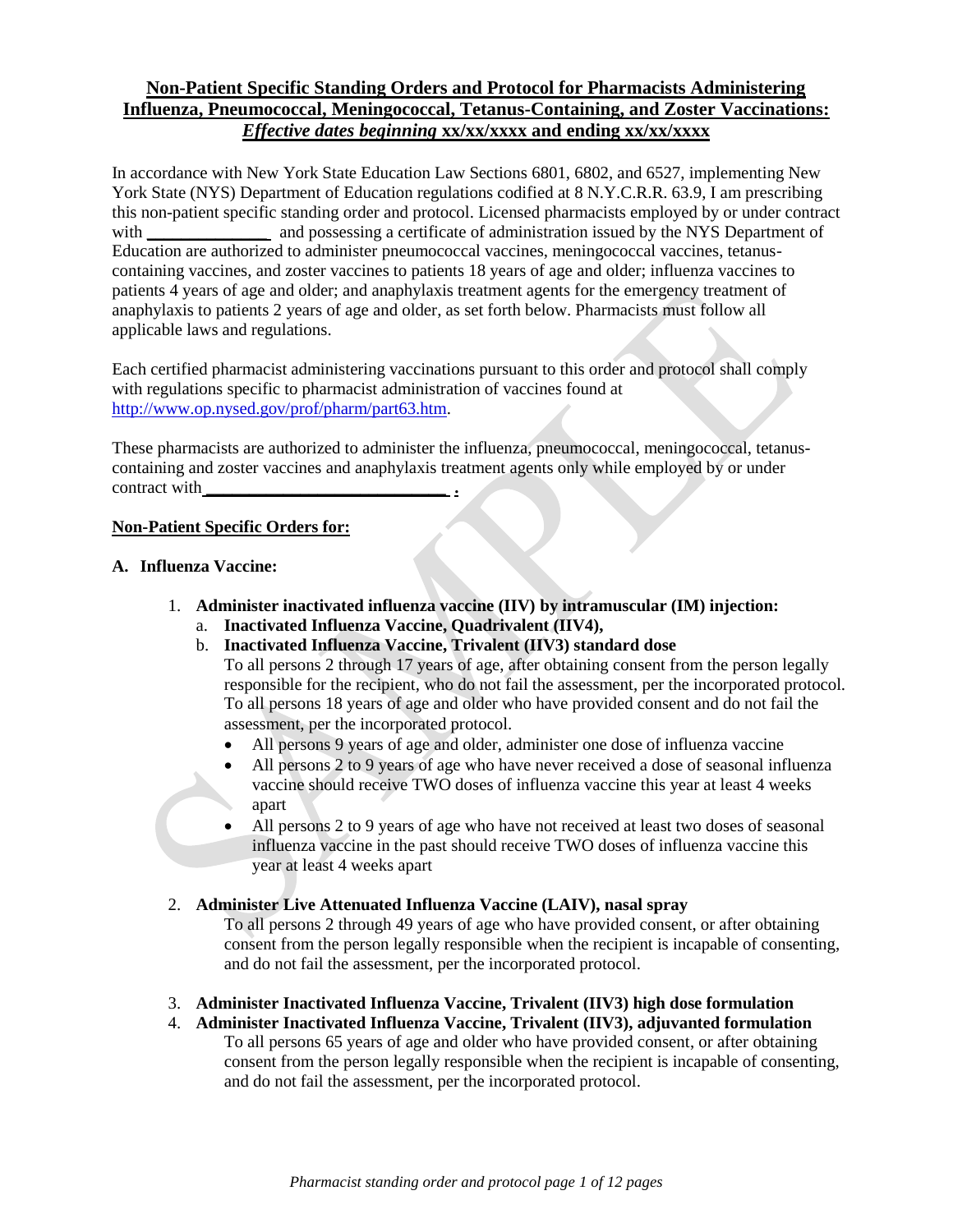Persons will be screened for contraindications and precautions to seasonal influenza vaccine, which include: history of a serious allergic reaction to a component of the vaccine (see up to date product information at http://www.cdc.gov/flu/protect/vaccine/index.htm) or a prior dose. If the person has a moderate or serious illness, then vaccination should be deferred until the person is well. The person should be vaccinated if they have a minor illness such as diarrhea or respiratory tract illness (including otitis media) with or without a fever or are on current antimicrobial therapy. If the person has a history of Guillain-Barré Syndrome, they should consult with their physician before receiving vaccine.

NOTE: Patients who report a severe allergy to eggs should be referred to their physician for assessment. Persons whose egg allergy involves only urticaria without other symptoms may receive inactivated influenza vaccine.

- 5. **Pregnant women should receive seasonal inactivated influenza vaccine (IIV3 [standard dose] or IIV4) from a single dose vial or pre-filled syringe if it is available.**
	- a. If seasonal influenza vaccine from a single dose vial or prefilled syringe (IIV3 [standard dose] or IIV4) is not available, obtain verbal consent to administer thimerosal containing seasonal IIV to the pregnant woman and document this in the record
	- b. If consent cannot be obtained for thimerosal containing vaccine, do not vaccinate with thimerosal containing vaccine
	- c. Other forms of seasonal influenza vaccine, including LAIV, RIV3, ccIIV3, IIV3 high-dose formulation, IIV3 adjuvanted formulation, and ID are not indicated for use in pregnant females
- 6. **Administer Recombinant Seasonal Influenza Vaccine, Trivalent (RIV3) 0.5 mL by intramuscular (IM) injection** to all patients aged 18 years and older who have provided consent, or after obtaining consent from the person legally responsible when the recipient is incapable of consenting, and do not fail the assessment, per the incorporated protocol. Persons will be screened for contraindications and precautions to seasonal influenza vaccine that include: history of a serious allergic reaction to a component of the vaccine or a prior dose. If the person has a moderate or serious illness, then vaccination should be deferred until the person is well. The person should be vaccinated if they have a minor illness such as diarrhea or respiratory tract illness (including otitis media) with or without a fever or are on current antimicrobial therapy. If the person in the indicated age group has a history of serious allergic reaction to egg protein, they may be given RIV3 or referred to a physician with expertise in the management of allergic conditions for vaccination.
- 7. **Administer Cell-culture-based Seasonal Influenza Vaccine, Quadrivalent, (ccIIV4) 0.5mL by intramuscular (IM) injection** to all patients aged 4 years and older who have provided consent, or after obtaining consent from the person legally responsible when the recipient is incapable of consenting, and do not fail the assessment, as per the incorporated protocol. Persons will be screened for contraindications and precautions to seasonal influenza vaccine, which include: history of a serious allergic reaction to a component of the vaccine or a prior dose. If the person has a moderate or serious illness, then vaccination should be deferred until the person is well. The person should be vaccinated if they have a minor illness such as diarrhea or respiratory tract illness (including otitis media) with or without a fever or on current antimicrobial therapy.

# **B. Pneumococcal vaccine for ages 18** – **64 years**

1. **Administer pneumococcal conjugate vaccine (PCV13) 0.5 ml by intramuscular (IM) injection** to all adults aged 18 to 64 years with an indication for PCV13, who have not previously received PCV13 and who have provided consent, or after obtaining consent from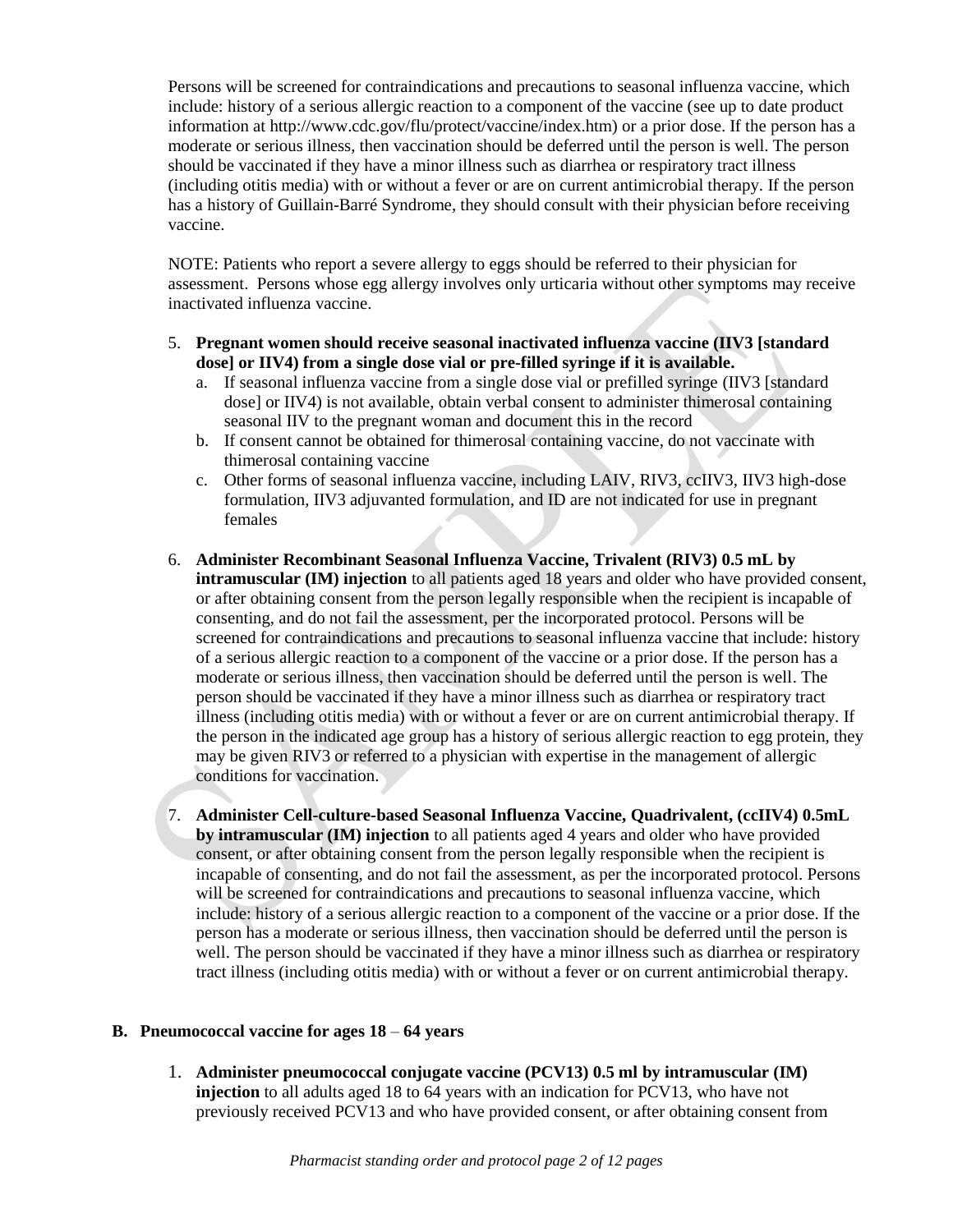the person legally responsible when the recipient is incapable of consenting, and do not fail the assessment, per the incorporated protocol. Persons will be screened for contraindications to PCV13, which include: serious allergic reaction to a vaccine component or history of a serious allergic reaction to a prior dose. If the person has a moderate or serious illness, then vaccination should be deferred until the person is well. The person should be vaccinated if they have a minor illness such as diarrhea or respiratory tract illness (including otitis media) with or without a fever or on current antimicrobial therapy.

- a. Persons aged  $18 64$  years with the following conditions should receive a single dose of PCV13:
	- Cerebrospinal fluid leak
	- Cochlear implant
	- Functional or anatomic asplenia (e.g., splenectomy)
	- Sickle cell disease or other hemoglobinopathy
	- Immunocompromising condition (e.g., HIV infection, congenital immunodeficiency, hematologic and solid tumors)
	- Organ or bone marrow transplantation
	- Chronic renal failure or nephrotic syndrome
	- Immunosuppressive therapy (e.g., alkylating agents, antimetabolites, long-term systemic corticosteroids, radiation therapy)

If PCV13 is unavailable, give one dose of pneumococcal polysaccharide vaccine (PPSV23) now. A dose of PCV13 should be given at least one year following the dose of PPSV23 (PCV13 can be given 8 weeks after PPSV23 for 18 year olds only).

- b. Persons aged  $19 64$  years with the aforementioned conditions who have received one or more doses of pneumococcal polysaccharide vaccine (PPSV23) should receive a dose of PCV13 at least one year after receipt of the last dose of PPSV23.
- c. Persons 18 years of age only with the aforementioned conditions who have received one or more doses of PPSV should receive a dose of PCV13 at least 8 weeks after receipt of the last dose of PPSV23.
- 2. **Administer pneumococcal polysaccharide vaccine (PPSV23) 0.5ml IM or by subcutaneous (SC) injection** to all persons 18 to 64 years with an indication for PPSV23 and who have provided consent, or after obtaining consent from the person legally responsible when the recipient is incapable of consenting, and do not fail the assessment, per the incorporated protocol. Persons will be screened for contraindications and precautions to PPSV23, which include: serious allergic reaction to a vaccine component or history of a serious allergic reaction to a prior dose. If the person has a moderate or serious illness, then vaccination should be deferred until the person is well. The person should be vaccinated if they have a minor illness such as diarrhea or respiratory tract illness (including otitis media) with or without a fever or on current antimicrobial therapy.
	- a. Persons aged  $18 64$  years who have received PCV13 and have the following conditions should receive PPSV23 at least 8 weeks after receipt of PCV13:
		- Cerebrospinal fluid leak
		- Cochlear implant
		- Functional or anatomic asplenia (e.g., splenectomy)
		- Sickle cell disease or other hemoglobinopathy
		- Immunocompromising condition (e.g., HIV infection, congenital immunodeficiency, hematologic and solid tumors, multiple myeloma)
		- Organ or bone marrow transplantation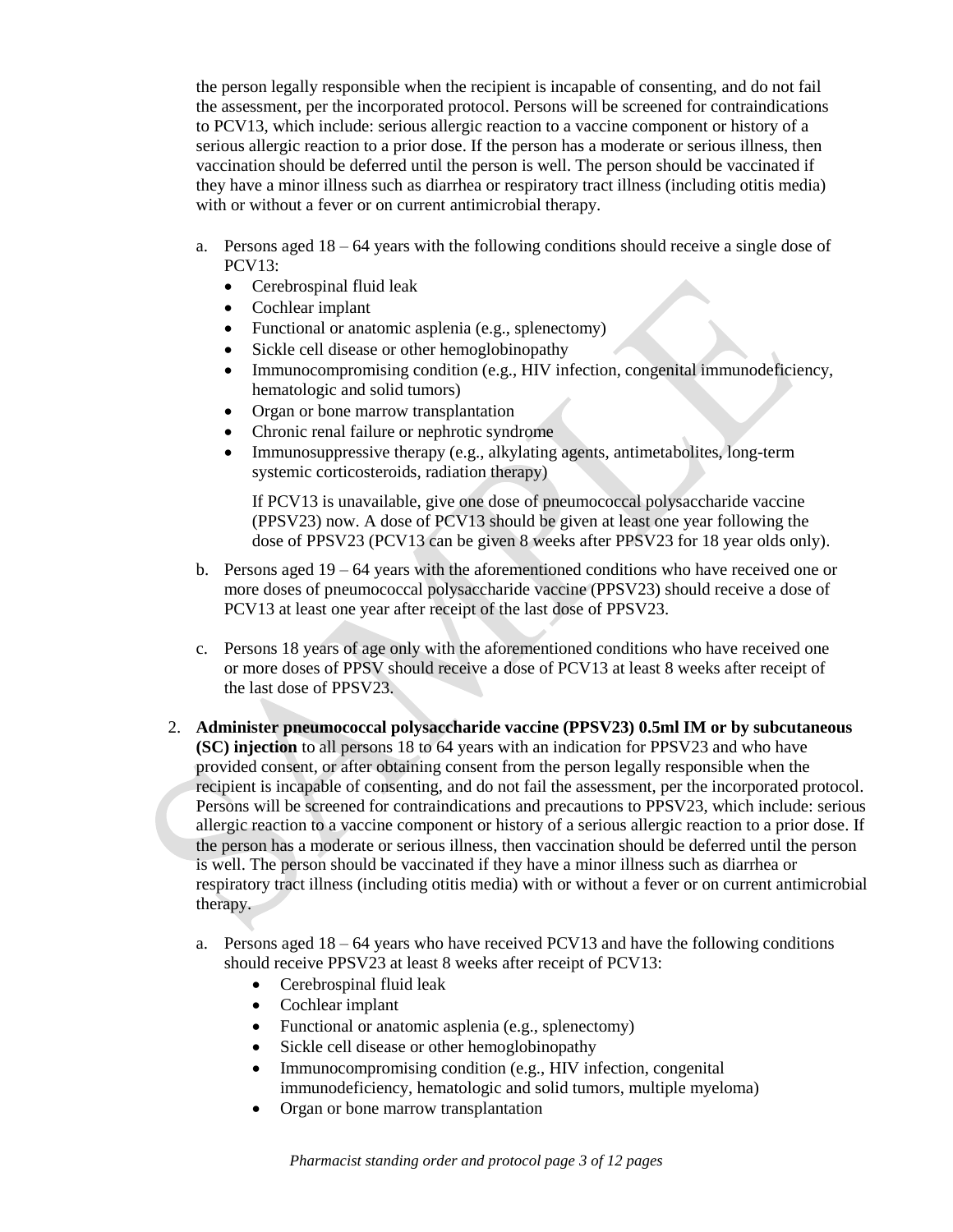- Chronic renal failure or nephrotic syndrome
- Immunosuppressive therapy (e.g., alkylating agents, antimetabolites, long-term systemic corticosteroids, radiation therapy)
- b. Persons age 18 64 years with no or unknown history of prior receipt of PPSV23 and any of the following conditions:
	- Chronic heart or cardiovascular disease ( e.g., congestive heart failure, cardiomyopathies; for 18 year olds, cyanotic congenital heart disease and cardiac failure)
	- Chronic liver disease (cirrhosis) or alcoholism
	- Diabetes
	- Chronic pulmonary disease ( e.g., chronic obstructive pulmonary disease, emphysema and for persons aged 19 years and older, asthma)
	- Cigarette smoking (persons aged 19-64 years only)
- c. Persons 18 64 years with the following conditions are at highest risk for serious pneumococcal infection or likely to have a rapid decline in pneumococcal antibody levels and require a second dose of PPSV23, administered at least five years after the last dose:
	- Functional or anatomic asplenia (e.g., sickle cell disease, splenectomy)
	- Immunocompromising condition (e.g., HIV infection, congenital immunodeficiency, hematologic and solid tumors)
	- Organ or bone marrow transplantation
	- Chronic renal failure or nephrotic syndrome
	- Immunosuppressive therapy (e.g., alkylating agents, antimetabolites, long-term systemic corticosteroids, radiation therapy)

### **C. Pneumococcal vaccine for ages 65 years and older**

- 1. **Administer pneumococcal conjugate vaccine (PCV13) 0.5 ml by intramuscular (IM) injection** to all adults aged 65 years and older, who have not previously received PCV13 and who have provided consent, or after obtaining consent from the person legally responsible when the recipient is incapable of consenting, and do not fail the assessment, per the incorporated protocol. Persons will be screened for contraindications and precautions to PCV13, which include: serious allergic reaction to a vaccine component or history of a serious allergic reaction to a prior dose. If the person has a moderate or serious illness, then vaccination should be deferred until the person is well. The person should be vaccinated if they have a minor illness such as diarrhea or respiratory tract illness (including otitis media) with or without a fever or on current antimicrobial therapy.
	- a. If the person has no or unknown prior receipt of a dose of pneumococcal vaccine, administer PCV13. If PCV13 is unavailable, give one dose of PPSV23 now. A dose of PCV13 should be given at least one year following the dose of PPSV23.
	- b. If the person has received one dose of pneumococcal polysaccharide vaccine (PPSV23) at 65 years or older, administer PCV13 at least one year after receipt of the PPSV23 dose.
	- c. If the person has received one or more doses of PPSV23 before age 65 years of age, administer one dose PCV13 at least 1 year after the most recent PPSV dose.
- 2. **Administer PPSV23 0.5ml IM or by subcutaneous (SC) injection** to adults 65 years and older, who have provided consent, or after obtaining consent from the person legally responsible when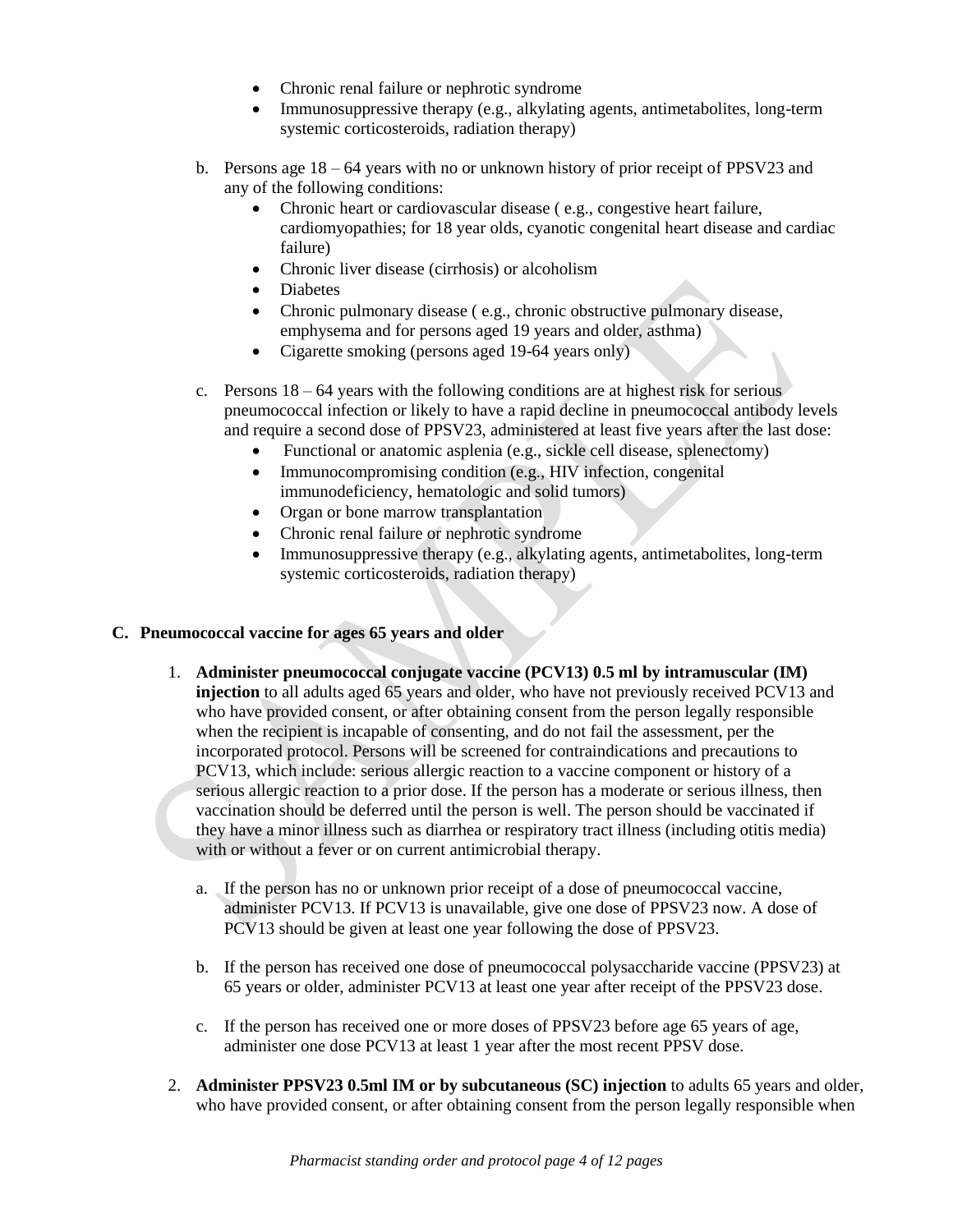the recipient is incapable of consenting, and do not fail the assessment, per the incorporated protocol. Persons will be screened for contraindications and precautions for PPSV23 that include: serious allergic reaction to a vaccine component or history of a serious allergic reaction to a prior dose. If the person has a moderate or serious illness, then vaccination should be deferred until the person is well. The person should be vaccinated if they have a minor illness such as diarrhea or respiratory tract illness (including otitis media) with or without a fever or on current antimicrobial therapy.

- a. If the person has no or unknown prior receipt of a dose of pneumococcal vaccine, administer PCV13 first, followed by PPSV23 at least 1 year after receipt of PCV13. If the person has one of the high-risk conditions listed below, PPSV23 should be administered at least 8 weeks after the dose of PCV13:
	- Cerebrospinal fluid leak
	- Cochlear implant
	- Functional or anatomic asplenia (e.g., splenectomy)
	- Sickle cell disease or other hemoglobinopathy
	- Immunocompromising condition (e.g., HIV infection, congenital immunodeficiency, hematologic and solid tumors, multiple myeloma)
	- Organ or bone marrow transplantation
	- Chronic renal failure or nephrotic syndrome
	- Immunosuppressive therapy (e.g., alkylating agents, antimetabolites, long-term systemic corticosteroids, radiation therapy)
- b. If the person has received PPSV23 before 65 years and a dose of PCV13, administer one dose of PPSV23 at least 5 years after the last dose of PPSV23 and at least 1 year after receipt of PCV13. If the person has one of the high-risk conditions listed in 2a above, PPSV23 may be given at least 8 weeks after the dose of PCV13.
- c. If the person has received a dose of PCV13 at 65 years or older, administer PPSV23 at least one year after receipt of PCV13. If the person has one of the high-risk conditions listed in 2a above, PPSV23 may be given at least 8 weeks after the dose of PCV13.
- d. If a person received 2 doses of PPSV23 prior to their  $65<sup>th</sup>$  birthday, a third dose is recommended after the 65<sup>th</sup> birthday (at least 5 years after the second dose of PPSV23 and at least 1 year after receipt of PCV13). If the person has one of the high-risk conditions listed in 2a above, PPSV23 may be given at least 8 weeks after the dose of PCV13.

### **D. Meningococcal Vaccine**

- 1. **Administer quadrivalent meningococcal conjugate vaccine (MenACWY) 0.5 ml by intramuscular (IM) injection** to all adults aged 18 and older, with an indication for MenACWY, and who have provided consent, or after obtaining consent from the person legally responsible when the recipient is incapable of consenting, and do not fail the assessment, per the incorporated protocol. Persons will be screened for contraindications and precautions to MenACWY, which include: serious allergic reaction to a vaccine component or history of a serious allergic reaction to a prior dose. If the person has a history of Guillain-Barré Syndrome, they should consult with their physician before receiving vaccine. If the person has a moderate or serious illness, then vaccination should be deferred until the person is well. The person should be vaccinated if they have a minor illness such as diarrhea or respiratory tract illness (including otitis media) with or without a fever or on current antimicrobial therapy.
	- a. Indications for MenACWY include: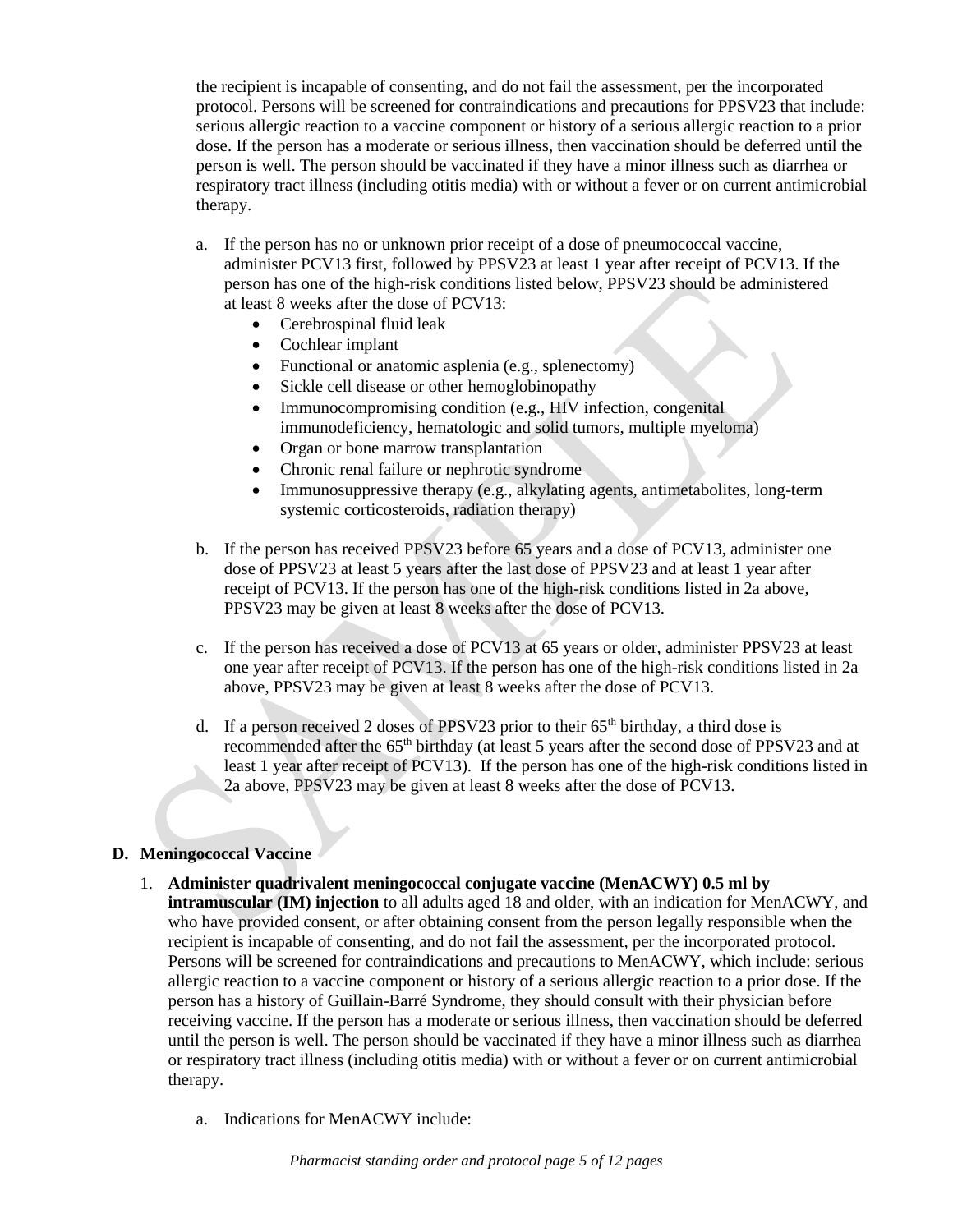- Persons with HIV–infection
- Men who have sex with men, regardless of HIV status, who regularly have close or intimate contact with other men met either through an online website, smartphone application, a bar or a party
- Persons with persistent complement component deficiencies (C3, C5-9, Properdin, Factor D, and Factor H)
- Persons with anatomic or functional asplenia.
- People routinely exposed to isolates of *N.meningitidis* in occupational settings (e.g., microbiologists)
- First year college students living in residence halls, who have not received vaccination against meningococcal disease either on or after their 16<sup>th</sup> birthday
- b. Persons who may require a second dose of MenACWY as part of their primary series include:
	- Persons with persistent complement component deficiencies, functional or anatomic asplenia, or HIV infection should receive a second dose of MenACWY administered at least 8 weeks after the first dose
- c. Booster doses:
	- Persons with persistent complement component deficiencies or functional or anatomic asplenia or HIV infection are recommended to receive a booster dose every 5 years
	- Microbiologists routinely exposed to isolates of *N.meningitidis* are recommended to receive a booster dose every 5 years if exposure is ongoing
- 2. **Administer serogroup B meningococcal vaccine (MenB) 0.5ml by intramuscular (IM) injection** to all persons age 18 years and older, with an indication for MenB, who have provided consent, or after obtaining consent from the person legally responsible when the recipient is incapable of consenting, and do not fail the assessment, per the incorporated protocol. Persons will be screened for contraindications and precautions to MenB, which include: serious allergic reaction to a vaccine component or history of a serious allergic reaction to a prior dose. If the person has a moderate or serious illness, then vaccination should be deferred until the person is well. The person should be vaccinated if they have a minor illness such as diarrhea or respiratory tract illness (including otitis media) with or without a fever or on current antimicrobial therapy.
	- a. MenB vaccines are indicated for persons age 18 years and older with the following:
		- Persons with persistent complement component deficiencies, including persons taking eculizumab (Soliris®)
		- Persons with functional or anatomic asplenia
		- Microbiologists routinely exposed to isolates of *Neisseria meningitidis*
		- Persons identified as at increased risk because of a serogroup B meningococcal disease outbreak
	- b. MenB vaccines may also be administered to adolescents and young adults 18-23 years of age to provide short-term protection against most strains of serogroup B meningococcal disease.
	- c. For persons at increased risk for meningococcal disease and for use during serogroup B meningococcal disease outbreaks and, if administering MenB-FHbp (Trumenba®,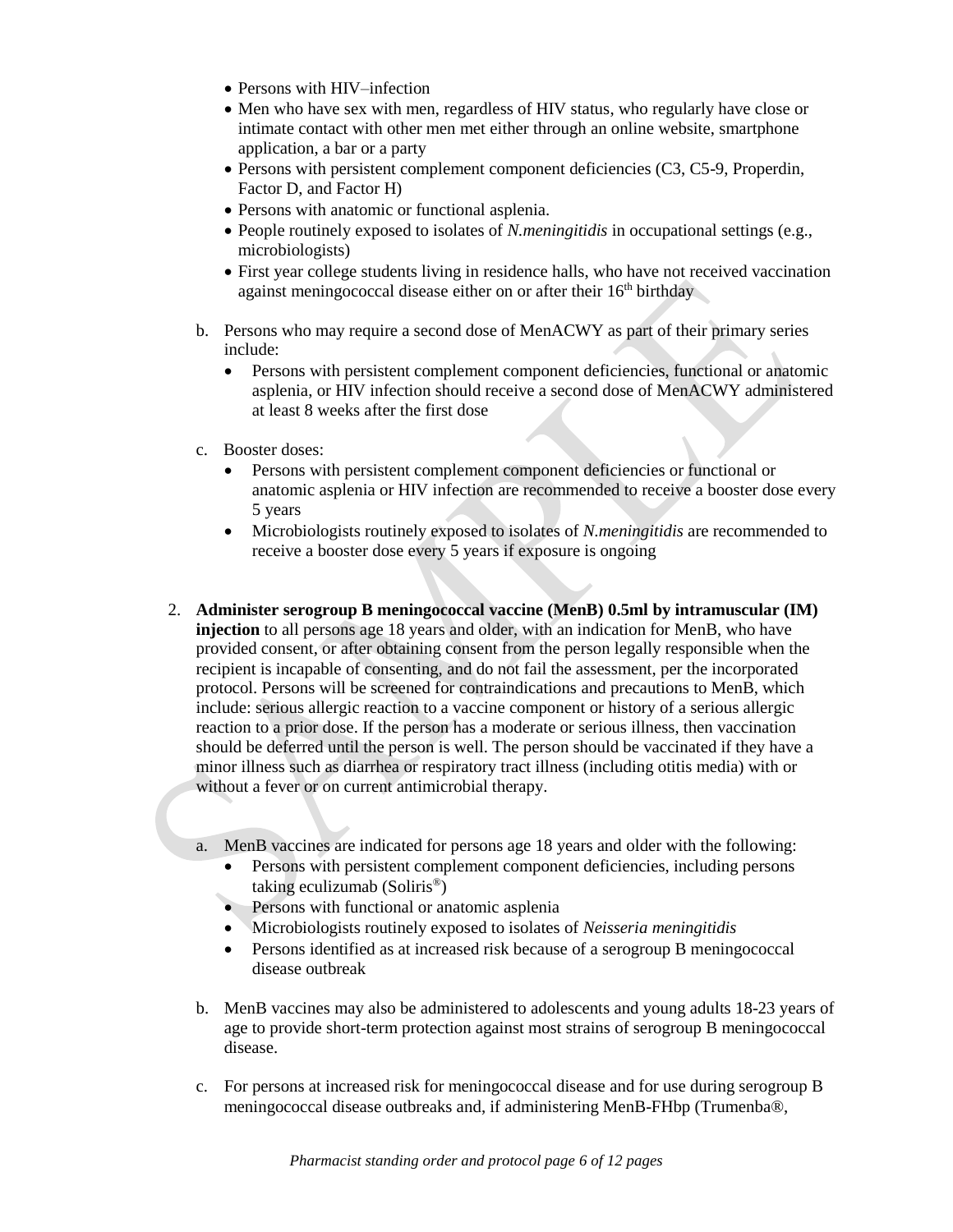Pfizer), administer as a 3 dose series, with the second and third doses administered at 1-2 months and 6 months after the first dose. If the second dose is administered at or after 6 months, a third dose does not need to be administered.

- d. For healthy young adults (18 through 23 years of age) not at increased risk for meningococcal disease and, if administering MenB-FHbp (Trumenba®, Pfizer), administer as a 2-dose series, with second dose administered at 6 months after the first dose. If the second dose of MenB-FHbp is administered earlier than 6 months after the first dose, a third dose should be administered at least 4 months after the second dose.
- e. If administering Bexsero® (Novartis) administer as a 2-dose series, with doses administered at least 1 month apart.
- f. There is no preference between MenB vaccine products. However, if starting the series with one brand, the same product must be used for all doses.
- g. MenB vaccines may be administered concomitantly with MenACWY vaccines, but at a different anatomic site, if feasible.

## **E. Tetanus-containing Vaccine**

- 1. **Administer Tetanus (as either Tetanus-diphtheria [Td] or Tetanus-diphtheria and acellular pertussis [Tdap]) vaccine 0.5mL by intramuscular (IM) injection** to all persons 18 years of age and older, with an indication for tetanus vaccination and who have provided consent, or after obtaining consent from the person legally responsible when the recipient is incapable of consenting, and do not fail the assessment, per the incorporated protocol. Persons will be screened for contraindications and precautions to Td/Tdap vaccination, which include: serious allergic reaction to a vaccine component or history of a serious allergic reaction to a prior dose, or for Tdap only, a history of encephalopathy within 7 days following DTP/DTaP/Tdap not attributable to another identifiable cause. If the person has a moderate or serious illness, then vaccination should be deferred until the person is well. The person should be vaccinated if they have a minor illness such as diarrhea or respiratory tract illness (including otitis media) with or without a fever or on current antimicrobial therapy.
	- a. Indications for tetanus vaccines include:
		- Adults who have not received Tdap should receive a single dose of Tdap, followed by a dose of Td booster every 10 years
		- Pregnant women should get a dose of Tdap during *every* pregnancy preferably during 27 through 36 weeks gestation
		- All persons suffering recent traumatic injury with a break in the skin with no history of tetanus vaccination within the past 5 years should be given Td, or a dose of Tdap if not previously given
			- When feasible, administer Boostrix® (GSK) Tdap vaccine to adults age 65 years and older; however either Tdap vaccine product administered to a person age 65 years and older provides protection against pertussis and is considered valid
	- b. Subsequent doses of Tdap/Td:
		- To complete the primary 3-dose schedule: observe a minimum interval of 4 weeks between the first and second doses, and at least 6 months between the second and third doses
		- Prioritize use of Tdap as a booster dose if not previously given during completion of the primary schedule. There is no need to observe a minimum interval between Td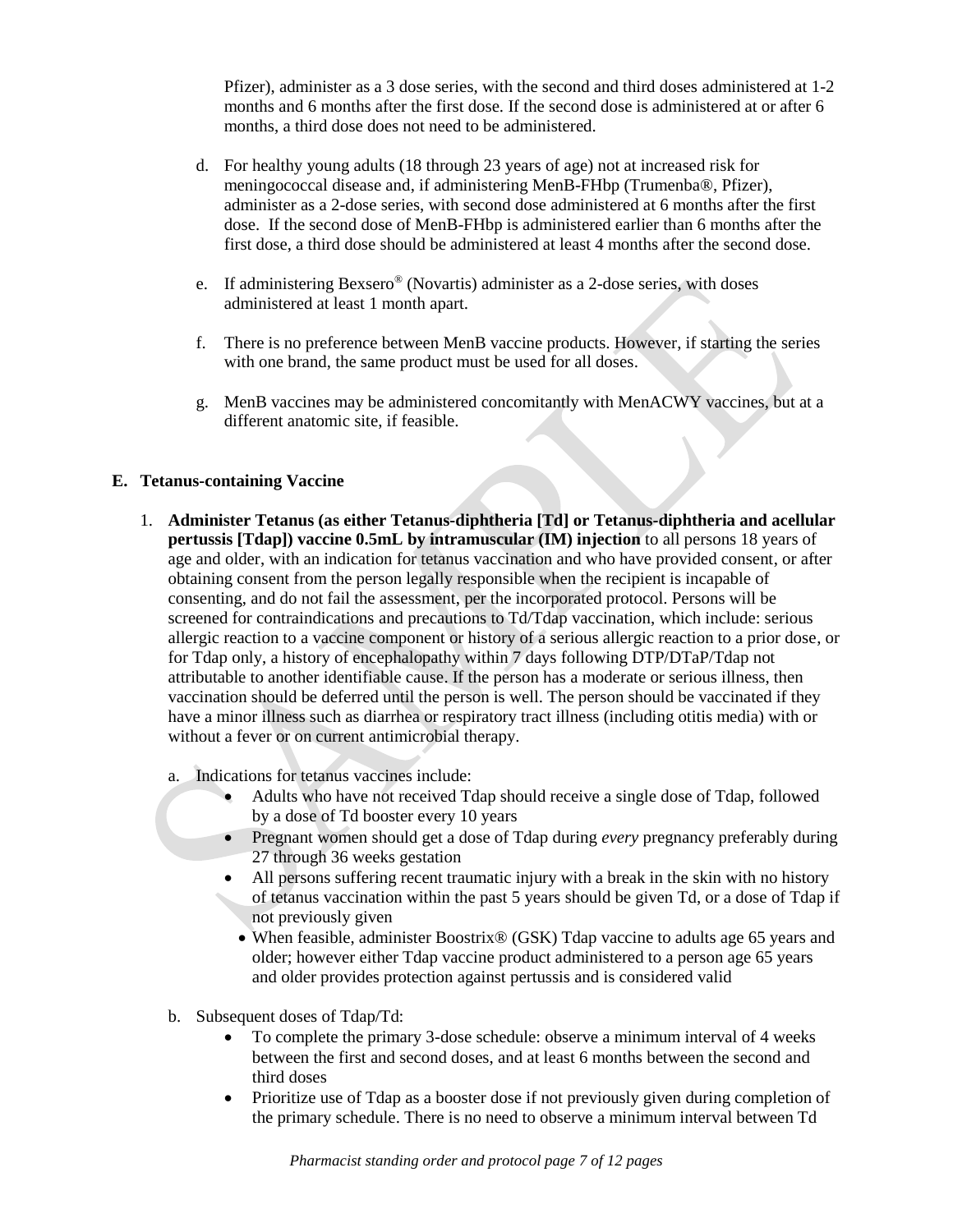and the subsequent Tdap; if Tdap was already administered, subsequent doses should be Td every 10 years

- c. Precautions to tetanus-containing vaccines, requiring evaluation from the patient's primary care provider prior to receipt of vaccination, include:
	- History of Guillain-Barre syndrome within 6 weeks after a previous dose of tetanustoxoid containing vaccine
	- Progressive neurologic disorder (such as uncontrolled epilepsy or progressive encephalopathy) until the condition has stabilized.
	- History of a severe local reaction (Arthus reaction) following a prior dose of a tetanus and/or diphtheria toxoid-containing vaccine

## **F. Zoster Vaccine**

- 1. Administer Zoster vaccine to all immunocompetent persons who have provided consent, or after obtaining consent from the person legally responsible when the recipient is incapable of consenting, and do not fail the assessment, per the incorporated protocol. If the person has a moderate or serious illness, then vaccination should be deferred until the person is well. The person should be vaccinated if they have a minor illness such as diarrhea or respiratory tract illness (including otitis media) with or without a fever or on current antimicrobial therapy.
	- a. Shingrix® (GSK) recombinant zoster vaccine (RZV) is the preferred vaccine for preventing shingles and related complications. If administering Shingrix®, administer 0.5mL intramuscular (IM) injection to all immunocompetent persons 50 years and older as a 2-dose series, with the second dose administered at 2 months to 6 months after the first dose. The series does not have to be restarted if more than 6 months have elapsed since the first dose.
		- Shingrix<sup>®</sup> is recommended for immunocompetent adults who:
			- Previously received the shingles vaccine Zostavax® (Merck). Shingrix® should be administered a minimum of 8 weeks after a dose of Zostavax<sup>®</sup>
				- Report a prior episode of herpes zoster
			- Have a chronic medical condition (e.g., chronic renal failure, diabetes mellitus, rheumatoid arthritis, chronic pulmonary disease), unless a contraindication or precaution exists
		- Contraindications to Shingrix® include: history of severe allergic reaction (e.g., anaphylaxis) to a vaccine component or after a previous dose of Shingrix®
		- Precautions to Shingrix® include: current herpes zoster infection, pregnancy, and breastfeeding
		- Before administering Shingrix®, provide counseling on expected reactogenicity, including redness and swelling at site of administration, fever, and headache
	- b. If administering Zostavax® (Merck) zoster vaccine live (ZVL), administer 0.65mL subcutaneous (SC) injection to all immunocompetent persons 60 years of age and older. Persons will be screened for contraindications to zoster vaccination, as listed below.
		- Contraindications to Zostavax® include:
			- History of severe allergic reaction (e.g., anaphylaxis) to a vaccine component, including gelatin and neomycin
			- Known severe immunodeficiency (e.g., from hematologic and solid tumors, receipt of chemotherapy or patients with HIV infection who are severely immunocompromised)
			- Current immunosuppressive therapy, including high-dose corticosteroids  $(>20$ mg/day of prednisone or equivalent) lasting two or more weeks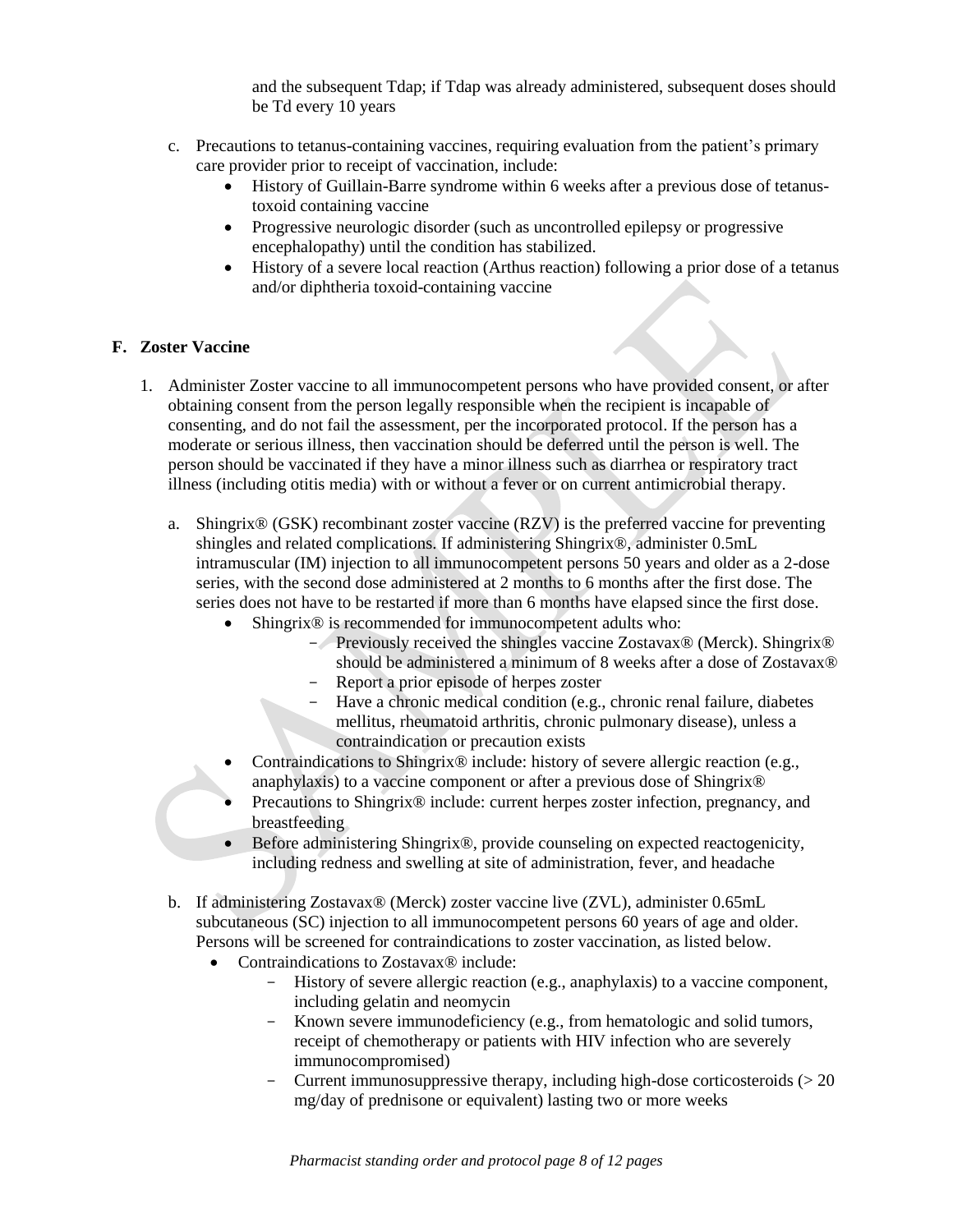- Current receipt of recombinant human immune mediators and immune modulators, especially the antitumor necrosis factor agents adalimumab, infliximab, and etanercept
- Pregnancy or possibility of pregnancy within 4 weeks of receiving vaccine.
- Precautions to Zostavax<sup>®</sup>, requiring evaluation from the patient's primary care provider prior to receipt of vaccination, include:
	- Receipt of specific antivirals (i.e., acyclovir, famciclovir or valacyclovir) 24 hours before vaccination; avoid use of the antiviral drugs for 14 days after vaccination.

#### **G. Anaphylactic Treatment Agents**

If the person being vaccinated exhibits symptoms of a severe allergic reaction or anaphylactic reaction: hives, itching, difficulty breathing, nausea, abdominal pain, change in mental status, drop in blood pressure:

- a. **Administer Epinephrine as one pediatric dose of epinephrine** for persons weighing **less** than 66 pounds (30kg), (EpiPen Jr.  $\degree$  0.15mg IM, or epinephrine [USP 1:1000] administered 0.15 mL IM)
- b. **Administer Epinephrine as one adult dose of epinephrine** for persons weighing **more** than 66 pounds (30kg), (EpiPen® 0.3 mg IM, or epinephrine [USP 1:1000] administered 0.3 mL IM)

Administer epinephrine autoinjectors or epinephrine [USP 1:1000] into the anterolateral aspect of the thigh, through clothing if necessary, in all age groups. Epinephrine, with the necessary needles and syringes, should be available where the vaccine is actually being administered. Call 911. One dose of epinephrine autoinjector IM (or epinephrine [USP 1:1000] may be repeated after 5 to 15 minutes, if symptoms persist or worsen. More than two sequential doses of EpiPen should be administered only under direct medical supervision.

Notify the NYC Department of Health and Mental Hygiene (DOHMH). Complete and file an incident report for all recipients administered an anaphylaxis treatment agent with the vaccine adverse event reporting system (VAERS). The record must include the recipient's name, symptoms and outcome of the adverse event, date and time administered, anatomic site of administration, name of person administering anaphylaxis treatment, name of anaphylaxis treatment agent, manufacturer, and lot number. This information should be shared with any emergency medical providers and with the patient's primary care provider if a provider is identified.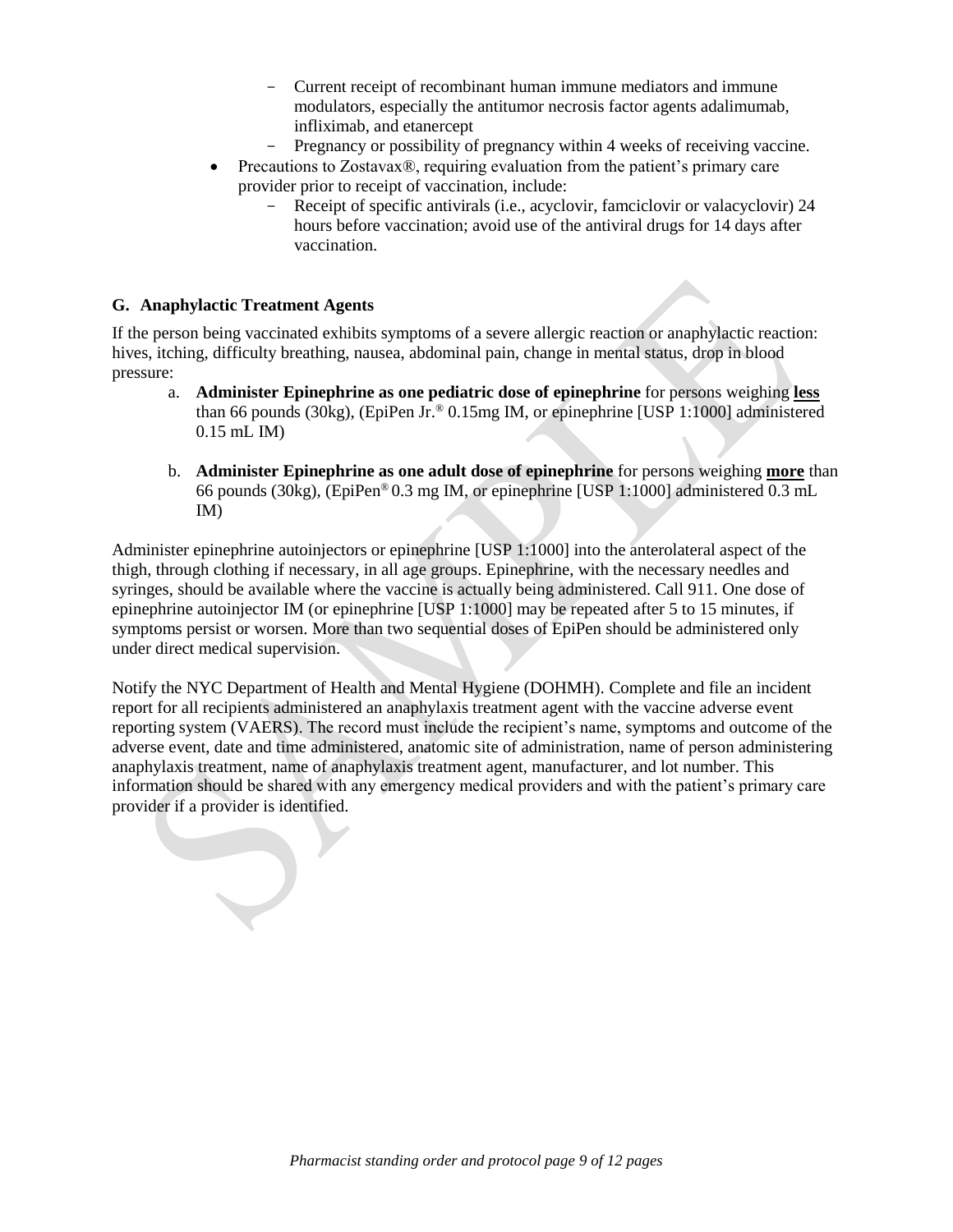### **For seasonal influenza, pneumococcal, meningococcal, tetanus-containing and zoster vaccines, the Pharmacist shall:**

- A. Obtain the required certificate of administration from the NYS Department of Education.
- B. Maintain a copy of the patient specific order or the non-patient specific order and protocol that authorizes the certified pharmacist to administer immunization agents and/or medications for the emergency treatment of anaphylaxis.
- C. Provide for an area that provides for the patient's privacy. Such area shall include a clearly visible posting of the most recent "Recommended Adult Immunization Schedule" published by the Advisory Committee for Immunization Practices (ACIP).
- D. Administer immunizations according to the most current recommendations of the Advisory Committee for Immunization Practices (ACIP).
- E. Prior to administering an immunization, inform the recipient or the person legally responsible for the recipient, of the total cost of the immunization or immunizations, subtracting any health insurance subsidization, if applicable. If the immunization is not covered, the pharmacist shall inform the recipient, or person legally responsible for the recipient, that the immunization may be covered when administered by a primary care physician or health care practitioner.
- F. Ensure that each potential recipient is assessed for contraindications that would preclude immunization(s), and have the recipient, or the person legally responsible, complete and sign a screening/history form that confirms eligibility and provides contact information for follow-up purposes.
- G. Provide each recipient of the vaccine, or other person legally responsible, with a copy of the appropriate Vaccine Information Statement (VIS) before administering the immunization. Provide non-English speaking recipients with a copy of the VIS in their native language, if available. These can be found at [www.immunize.org/vis.](http://www.immunize.org/vis)
- H. Prior to immunization, inform each recipient, or the person legally responsible, both orally and in writing, of the potential side effects and adverse reactions.
- I. Do not administer an immunization unless the recipient is adequately informed and consents to the immunization. For recipients incapable of consenting to immunization, prior to administration of an immunization, a legally responsible person for the recipient must be in attendance during the immunization and consent to the immunization, after having been informed of potential side effects and adverse reactions.
- J. Provide information to each recipient, or the person legally responsible, on the importance of having a primary health care provider.
- K. Provide each recipient, or the person legally responsible, with written instructions to call their primary care physician or seek care at the local emergency department if they have an adverse reaction to the vaccine.
- L. For influenza vaccine, notify the recipient, or the person legally responsible, that the vaccine should be taken annually.
- M. If a recipient receiving influenza vaccine is in one of the recommended groups for PPSV23, PCV13, MenACWY, MenB, Td/Tdap or zoster vaccine, recommend that he or she receive it. Likewise, if a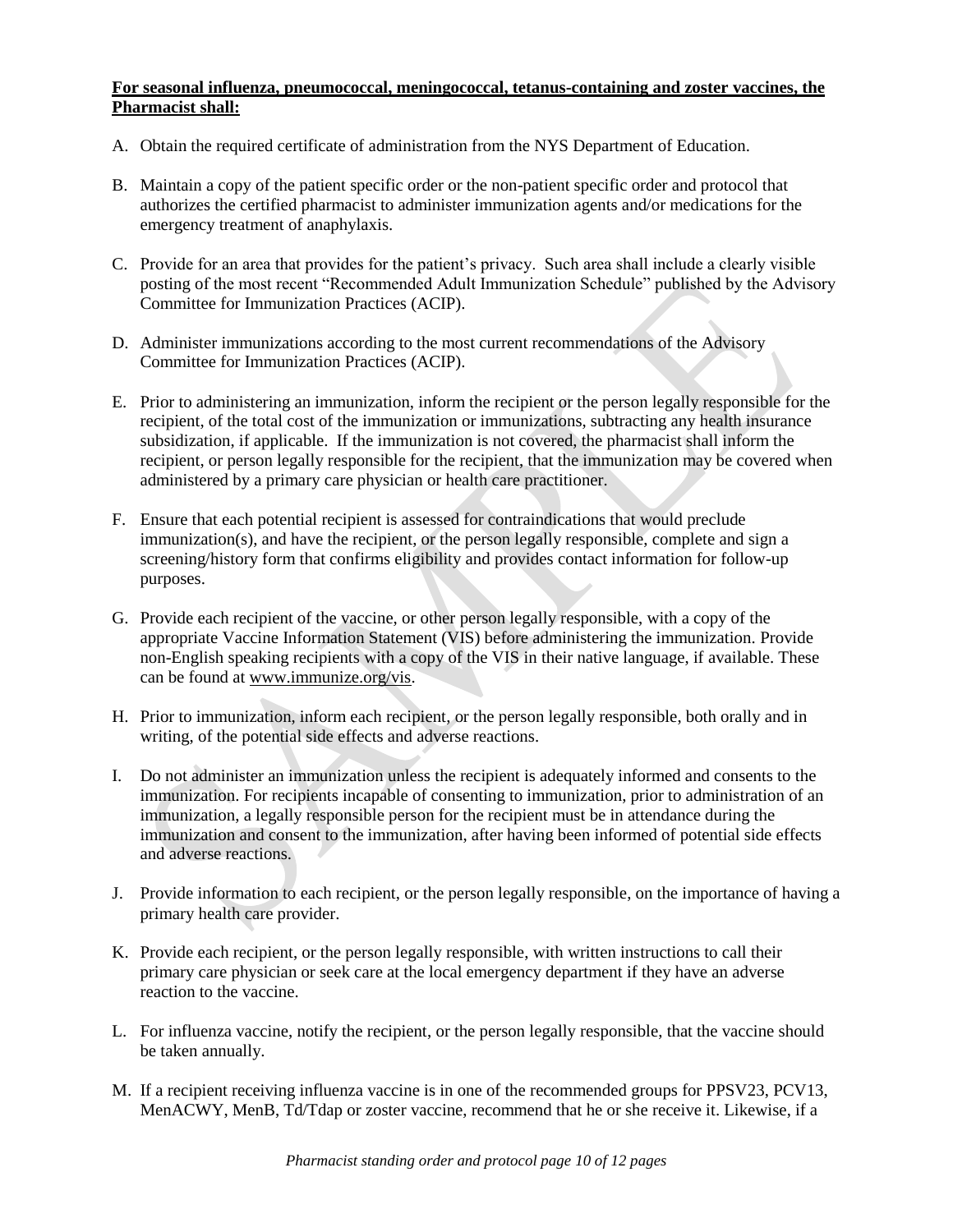recipient receiving PPSV23, PCV13, MenACWY, MenB, Td/Tdap or zoster vaccine is in one of the recommended groups for influenza vaccine, recommend that he or she receive it.

- N. If a recipient receiving PCV13 is also recommended to receive PPSV23, recommend that he or she receive it as per the orders above. If a person seeking vaccination with PPSV23 is recommended to receive PCV13, it is recommended that PCV13 be given first, and subsequent dose(s) of PPSV23 be given as per the protocol and orders above. If PCV13 is unavailable, PPSV23 may be given first. Recipients should be given instructions to return for additional doses of PCV13/PPSV23 as per the orders and protocol above, or follow-up with their primary care physician for subsequent vaccinations.
- O. If a recipient receiving MenACWY is recommended to receive a second dose of MenACWY vaccine, recommend that he or she receive it.
- P. If a recipient requesting Td vaccine is recommended to receive Tdap vaccine, recommend that he or she receive it instead. If a patient presents with a prescription for Td, but is eligible for Tdap vaccine and does not have contraindications to Tdap vaccine, please consult with the prescribing provider requesting to administer Tdap instead.
- Q. Provide the recipient of vaccination, or the person legally responsible, a certificate of immunization with the recipient's name, name of the vaccine administered, name of the manufacturer, and lot number of the vaccine, date of immunization, name of the person who administered the vaccine, and name and address of the facility where the immunization was given.
- R. Ensure that a record for each person immunized is maintained in accordance with the law and shall include the recipient's name, immunization agent, the edition date of the VIS distributed, the date the VIS was provided, the name, address and title of the administering pharmacist, the date of administration, anatomical site of administration, the vaccine manufacturer, lot number of the vaccine used and vaccine expiration date. If vaccine was not given, record the reason(s) for non-receipt of the vaccine (e.g., medical contraindication).
- S. Report ALL immunizations administered to recipients 18 years of age or younger with identifying information to the New York City (NYC) Citywide Immunization Registry (CIR) as required by NYS Public Health Law (PHL) Article 21, Title 6, Section 2168, Part 3(a) and NYC Health Code Section 11.07. Report all immunizations administered to recipients 19 years of age and older to the NYC CIR with verbal or written consent of the individual, as required by NYS Public Health Law (PHL) Article 21, Title 6, Section 2168, Part 3(b)(ii) and NYC Health Code Section 11.07. Pharmacists must make a good faith effort to obtain consent to report doses administered to the CIR from ALL adults 19 years of age and older.
- T. As required by NYS Department of Education regulations, Section 63.9(b)(4), with recipient's consent,when a licensed pharmacist administers an immunizing agent, he or she shall report such administration by electronic transmission or facsimile to the recipient's attending primary health care practitioner or practitioners, if any, unless the recipient is unable to communicate the identity of his or her primary health care practitioner, and, to the extent practicable, make himself or herself available to discuss the outcome of such immunization, including any adverse reactions, with the attending primary health care practitioner, or to the statewide immunization registry or the citywide immunization registry, as established pursuant to sections 2168 of the Public Health Law and 11.07 of the New York City Health Code, respectively.
- U. Report any adverse outcomes as may be required by Federal law on the vaccine adverse event reporting system (VAERS) form of the Centers for Disease Control and Prevention (CDC) or on the